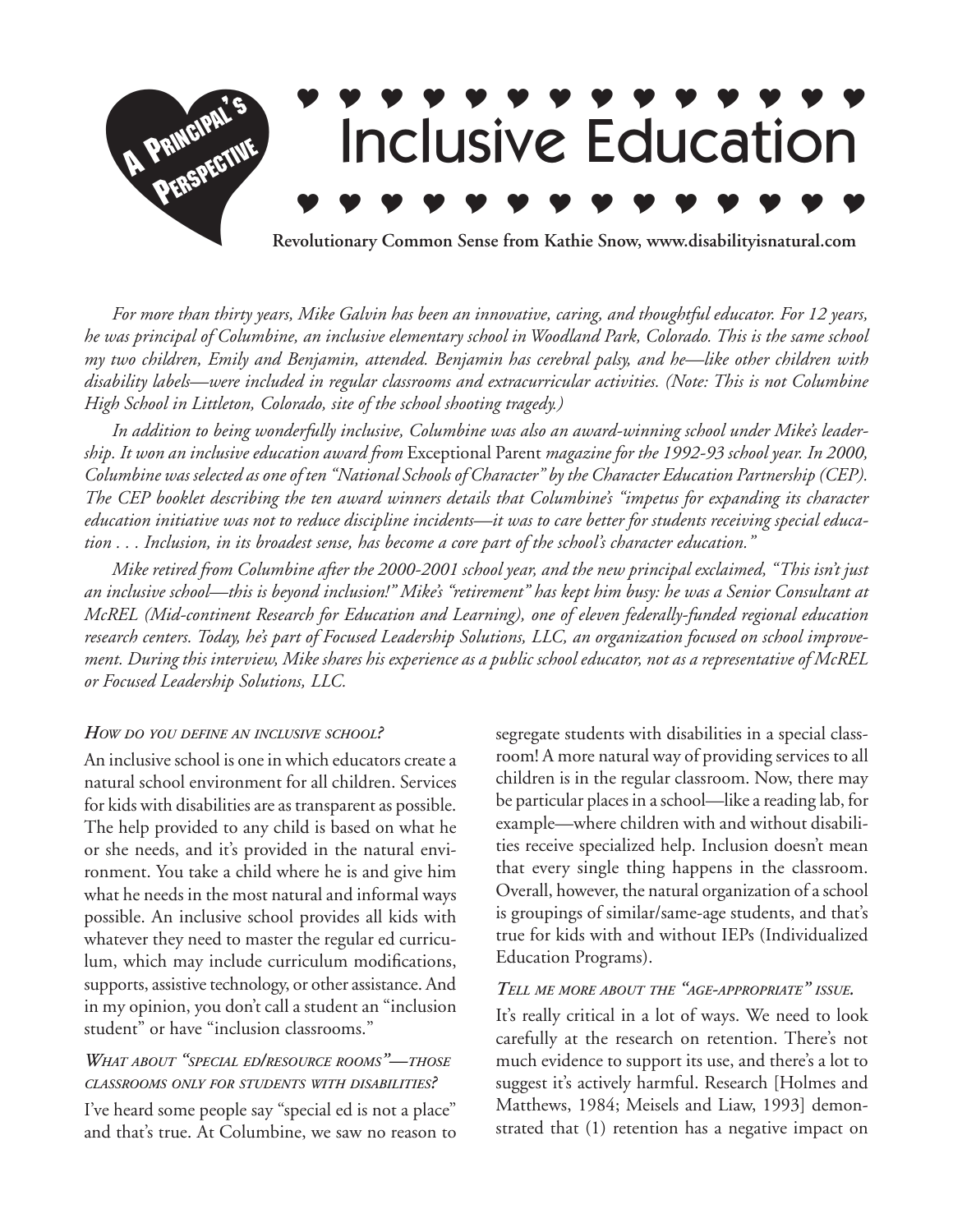### *2 - Inclusive Education: A Principal's Perspective*

"social adjustment, behavior, self-competence, and attitudes toward school" and (2) retention does *not*  remediate academic difficulties. Children who are retained are at greater risk for dropping out of school. A study by Grissom and Shepard [1989] showed that children who have been retained just one year are five times less likely to graduate! This increases to almost 100 percent if a child has been retained two or more times. In one study [Yamamoto, 1980], students were asked to describe the greatest stresses they face. Being retained was in the top three; the other two were "going blind" or "losing a parent." The fear of retention puts extreme pressure on children. Some people recognize how emotionally harmful retention can be to older kids, but they don't think it's a big deal to hold kids back in kindergarten. Well, we may not see an immediate impact when retention is done early, but the negative outcomes may show up later.

I believe kids need to be with similar-age peers for social needs. At Columbine, we were very concerned about the relationships kids have with others. First, being able to develop friendships and acquiring other social skills is important for every child. These are difficult to learn if you're not with other kids your same age. Second, kids often learn as much from peers academically as they do from their teachers! Educators can learn to adapt the curriculum to the learning needs of a child. It may be more *convenient*  for a school or a teacher to maintain the same curriculum for all kids and insist that a child must fit into the curriculum. But adapting the curriculum, when necessary, is in the best interest of the child. We didn't hold kids back at Columbine. There were times we knew a child wasn't at "grade-level," but moving him up with his peers was the right thing to do, and that's what we did. Then we adapted the curriculum and modified instructional strategies to meet his needs.

#### *What does it take to create an inclusive school?*

You really need an ethic or a core belief that relationships are at the heart of learning and what a school is all about. That's a necessary first step. The relationship between the principal and teachers and the relationships among teachers are models for the way students relate to each other.

We created an atmosphere which we called "pervasive caring." We believed it was very important to care about how kids feel and how they fit in with their peer groups. Under this operating procedure, the first priority is supporting kids' emotional needs. The way you provide academics and deal with the technicalities of following the law are influenced by a core belief of caring. Inclusion is the result. It's really about focusing on what it means to be a good human being. As adults, we try to do this within our families; as educators, we can do this in our professional lives at school, too.

Our mission was to help children maximize their own learning within this pervasive atmosphere of caring. Under these circumstances, it's hard *not* to have an inclusive school!

#### *Why is inclusion in public schools important?*

Because the potential of every person needs to be recognized! And this is what happens in an inclusive school. Each and every student is encouraged and allowed to contribute and be part of something; no one is discounted or negated as a human being. Inclusion helps all students make the most of themselves.

When I was growing up, kids with disabilities were warehoused in one of those "special" rooms. I even remember where it was: in the basement next to the furnace room! The way I see it, schools can be the first place that *limits* a person's potential. In our society, we have put so many limitations on people in terms of gender, ethnicity, disability, or some other characteristic. Society has set up these barriers, and thankfully, many have fallen by the wayside. With inclusive schools, limitations based on disability can fall by the wayside, too. Inclusive education is one way to eliminate the societal limitations imposed on people's potential. What's worse than putting limits on a child's potential? We just can't do this anymore!

Inclusive schools give us a new and different—and positive—way of looking at people. Educators are in this profession because they want to help children learn, but we need to carefully consider how our traditional special ed system may *limit* the potential of kids with disabilities.

School is where we open children's minds, bodies, and spirits to their potential in life. At Columbine,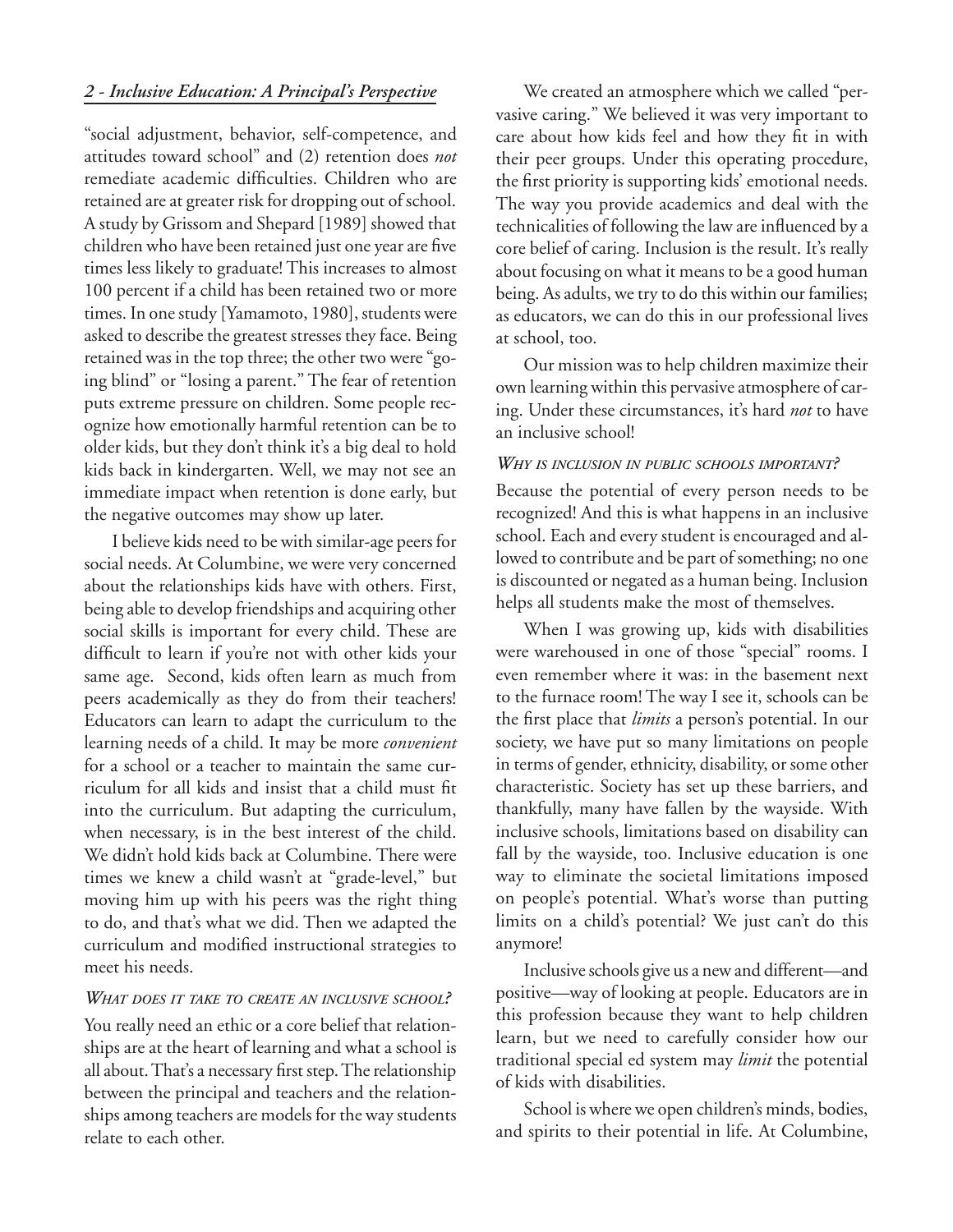the efforts to ensure all kids learned in an inclusive environment were driven by the hope that when children with disabilities left the educational system, they would have the same opportunities as kids without disabilities: employment, emotionally healthy adult relationships, successful families, self-fulfillment, the ability to accept personal responsibility, and being contributing citizens.

### *How did you get interested in inclusion?*

I was profoundly influenced and disturbed by the research about what happens when children with disabilities leave the traditional special ed system. The special ed system didn't seem to do very much to encourage self-reliance and independence; in fact, it seemed to *discourage* the development of these important traits! For example, developing an understanding of yourself—building on the strengths you have and understanding your limitations—is an important piece of any person's whole development. The traditional special ed system doesn't focus on strengths. I remember hearing research about people with disabilities who are still living at home at the age of 24, with no prospects for living on their own, having jobs, or doing any other "real-life" adult things, even though they went through many years and many

programs designed to educate them. These programs seem to actually encourage dependence, instead of promoting interdependence!

#### *How did Columbine become an inclusive school?*

What got us started was a discussion of how classroom teachers could more meaningfully collaborate with specialists. For example, how could a third grade teacher have meaningful and effective relationships with a variety of professionals—therapists, teacher assistants, and others—who come into her classroom to support students with diverse needs? As a teacher, myself, I always had a problem with people pulling kids out of my class all day. I didn't know how to catch kids up with what they had missed when they were pulled out for therapy or other specialized assistance. This was very frustrating for me, as a teacher, and in my opinion, it was harmful to the children.

When I first became a principal, I once spent an entire day in a first grade classroom. I watched carefully when kids returned from their pull-out

### *3 - Inclusive Education: A Principal's Perspective*

programs. They had missed learning opportunities and instructions from the teacher, and their classmates had moved on to other things. The kids who had been pulled out were just lost. I thought, "What's the point? Why not have the pull-out teacher come *into* the classroom?" Pull-out just didn't make any sense. Here we were pulling kids out to give them additional help, but they were actually falling further behind! Our collective experiences led us to look at alternatives to the pull-out method.

## *What did it take to actually implement an inclusive model of education?*

One of our first steps was to end special ed pull-out and make sure all students with disabilities were served in the regular ed classroom. It seemed to work okay for the students and the specialists who went into the classroom. But as it turned out, this wasn't an effective practice for the classroom teachers! They felt there were too many different people coming into the classrooms, and they were frustrated that they didn't always know what a specialist was doing with a student, how to continue the support once the specialist left the room, and so forth. From a practical

> standpoint, it really wasn't possible to have effective collaboration between so many adults.

So as a staff, we spent a lot of time talking and thinking, and

came up with the concept of the specialists forming a resource team for the next school year. The team included special ed teachers, a gifted/talented teacher, a speech therapist, and a Title I teacher. With the permission of the rest of the faculty, we gave it a try.

These specialists essentially cross-trained each other. Each member of the team was assigned one grade level. For example, "Mary" was assigned to third grade. She worked with all the third grade teachers to plan instruction, develop curriculum modifications, create different instructional strategies, identify how to meet the needs of specific students, and so forth. This allowed us to be very proactive—educators weren't always playing catch-up, trying to help a student who had fallen behind. We *anticipated* who needed help and provided it.

*"You know, special ed is not a subject! "*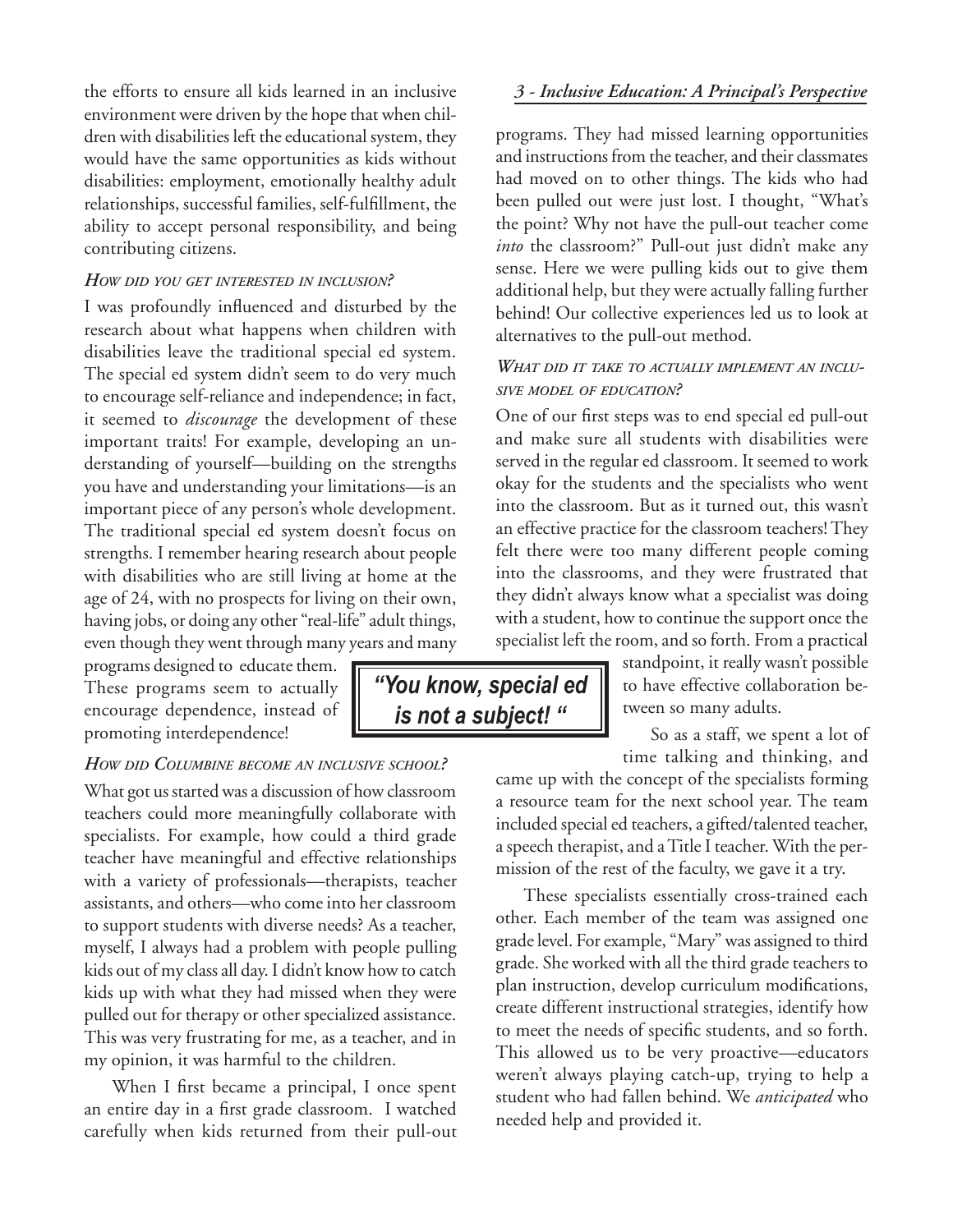#### *4 - Inclusive Education: A Principal's Perspective*

Members of the resource team met every Friday morning to brainstorm, learn from each other, and have meaningful conversations about students and their work. And, of course, they met informally at other times as well. Throughout the year, as children grow and learn, their needs change, and the dynamics in each classroom change as the months pass. So these regular meetings helped the resource team stay on top of things.

Inclusion can be messy in practice. We had places where we fell down, places we learned from—we're imperfect humans! To succeed, we had to have an atmosphere where it was okay to fail! We learned so much from our mistakes. Parents need to give teachers permission to fail. Parents of typical kids give teachers a certain amount of trust; the parents of kids with disabilities in our school tended to do the same thing.

# *Where do physical, occupational, and speech therapists—and other specialists—fit into an inclusive school when pull-out isn't practiced?*

Well, this was something else we learned by doing. At first, therapists *did* pull kids out for the prescribed therapy. But, again, when kids were pulled out, they missed so much in the classroom! And we began to question how relevant "medical-type" therapies were to a child's education. We figured out therapists needed to come into the classroom and provide relevant, meaningful assistance to the child that supported the child's educational goals. In many cases, therapists moved from providing direct service to being consultants: helping teachers learn how to implement beneficial "therapeutic-like" activities throughout the day. Again, it's important that services for kids with disabilities be provided in the natural environment.

### *Why does the idea of inclusive education seem to strike fear in the hearts of many educators?*

I don't think regular ed teachers are afraid of inclusion, per se, or of kids with disabilities. I think they're afraid of not being able to do the job. Almost every teacher I've ever known is really committed to teaching and helping kids learn. But if classroom teachers think they're not going to be successful, they probably won't support inclusion. I feel it's basically a fear of the unknown. Many are afraid they'll be expected to do things they don't know how to do. For example, some teachers feel they haven't been trained in curriculum adaptation. To address those fears, teachers need to be assured they'll be provided with the support they need.

Special ed teachers often have different fears. Many are afraid that if they work in a regular classroom their role will be marginalized. Nothing could be further from the truth! Their skills are extremely important in inclusive classrooms. They're needed, and they're extremely valuable, in all areas—from the planning process through the actual teaching in the classroom.

Educators who have been trained in special ed and who work in the traditional resource room/pull-out model do very different work than classroom teachers. And it can be hard to address all their fears ahead of time. It's almost as if you just have to do it and learn as you go along. Inclusion helped our resource teachers experience great job satisfaction. Rather than trying to remediate a child's disability, they successfully helped a child master the general curriculum. And they were truly a part of a team, working with classroom teachers and parents in a meaningful way, toward a set of shared goals, based on real student needs.

You know, *special ed isn't a subject!* It's supposed to be a method of helping a child become successful in the same world the rest of us are in. And we can do this by using assistive technology, curriculum modifications, and different types of instructional methods, as well as finding other ways to help a child learn. Our teachers enjoyed great job satisfaction using unique skills in the general ed environment.

We had high expectations of success and achievement for teachers and students at Columbine, and these could only be met by providing massive doses of emotional and technical support. To be successful, we all need support from people around us. When we set up our inclusive model, the explicit agreement was this: as the classroom teacher, you're responsible for the learning of all your students; in exchange, we'll provide the support you need to be successful. We can't expect teachers to experience success unless they're provided with the support they need. And supporting teachers is no different from the process used with kids: create an atmosphere of pervasive caring.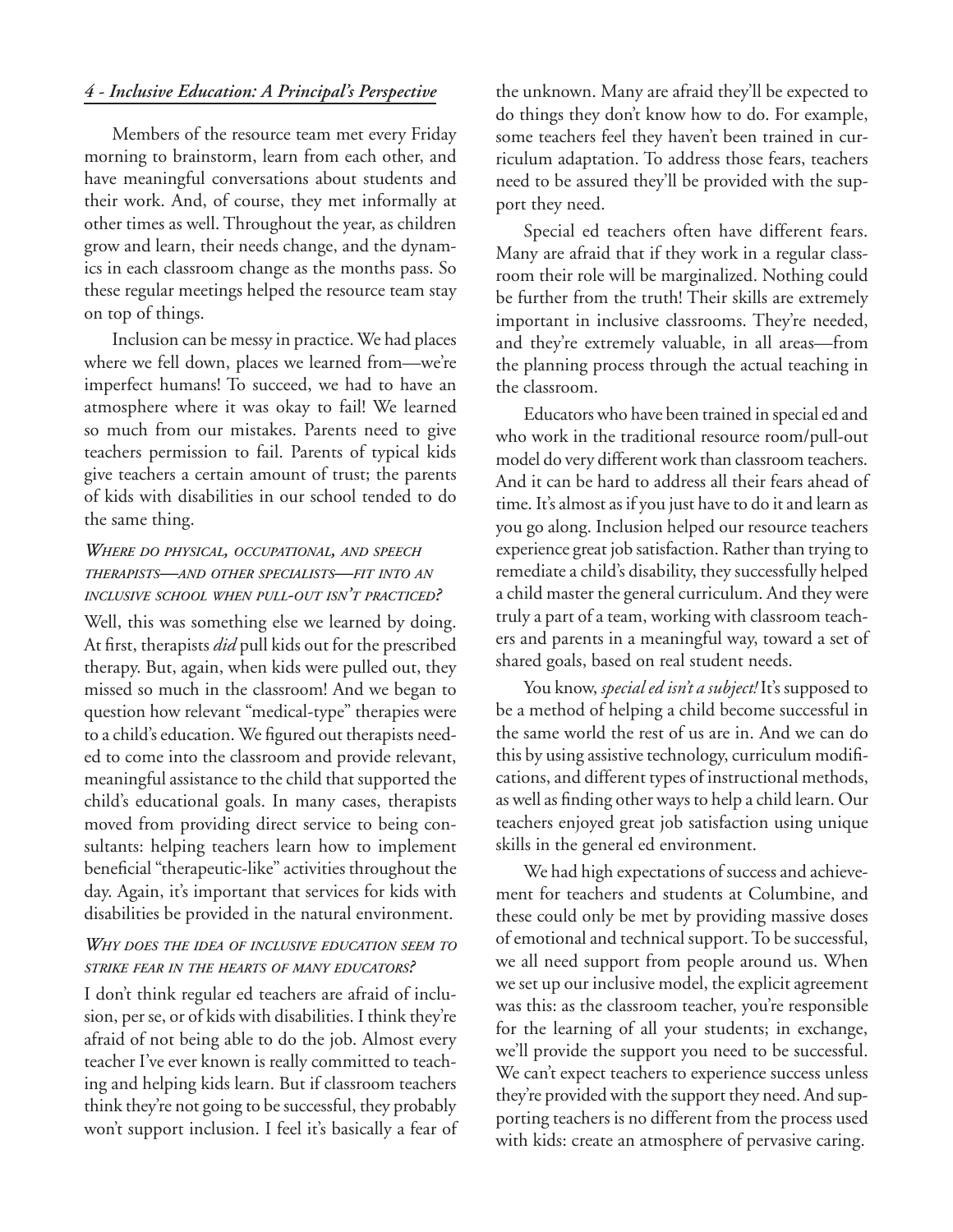## *Mike, many parents and educators believe the only way a student with a disability can be successfully included is if he has <sup>a</sup> one-on-one aide. What are your thoughts?*

You have to go back to your basic core beliefs. Why would we assume that every child with a disability needs an adult with him all the time? If you subscribe to the belief that everyone is either "able" or "unable," then you may feel a child with a disability needs an aide. But all of us have a continuum of strengths to needs.

Things aren't black or white! *Who really has a disability?* Research has shown that deciding which students "need" an IEP is a *purely subjective decision.* It's not based on an objective disability category. Instead, it's based on educators deciding to staff a student into special ed because they think that's the

best way to help a child with a disability. At that point, the child is turned over to the special ed teachers. This is not a good way to share responsibility.

In our school, we saw it this way: all students would be in regular classrooms, and if a classroom teacher had a student with significant needs, then another set of hands, eyes, or ears were probably needed. And that meant a person would be assigned to assist *the teacher and the classroom,* not just the child. The role of an assistant is to provide services to help a child learn and to level the playing field.

There can be many dangers when an adult is assigned to the child. Kathie, you taught me that "a full-time aide becomes a maid." A one-on-one para doesn't help a child become responsible for himself. A person in this role may actually feel sorry for the child, have low expectations for him, and/or do too much for him. In too many cases, a child actually *learns dependence!*

A para assigned to one child can send a very powerful message that the classroom teacher isn't really responsible for the child—the para is. When one person is assigned to a child, only that person gets to know the child. Kids with disabilities don't "belong" to the special ed department or the one-on-one aides! But this is what often happens if there's not a sense of

### *5 - Inclusive Education: A Principal's Perspective*

shared responsibility for all students. In an inclusive school, the para, the classroom teacher, and the special ed teacher all work together in the regular classroom to ensure all kids are supported in their learning. Sometimes the para works directly with a student with a disability, other times the classroom or special ed teacher provides direct instruction. Again, it's very important to use a variety of instructional methods that meet the child's individual needs.

We've mistakenly assumed that only adults should help children with disabilities. But children help one another all the time. So we need to make sure peer supports are in place, too. Kathie, I remember something you told us once about Benjamin: that before an adult stepped in to help Benjamin, we should first see

> if a child couldn't help. We realized Benjamin's classmates could help him with his coat and his backpack, as well as with many other things. Sometimes a peer can help a child learn math better than

an adult can. We learned to focus on providing the most natural supports in the classroom.

Some needs, of course, can only be met by an adult helper; like when a child needs to be physically transferred to the toilet, for example. Even then, this responsibility should be shared among a variety of adults. If only one person knows how to do this, what happens if/when the person isn't there? [Author's note: Mike, as well as other educators at Columbine—not just the paras—helped my son in the bathroom. And no one thought this was a big deal—it was a natural outcome of the pervasive caring.]

Classmates can do a great deal. Friends can help a child in the lunchroom, during academics, on the playground, and every where else. This informal type of assistance routinely occurs among kids without disabilities. Why shouldn't it happen to kids with disabilities, too?

## *What about kids with "behavior" labels? Many feel "those kids" must have a one-on-one.*

The safety of all students is a real concern of teachers and administrators, and there *is* a fear of students

*"If a child is supported, feels good about himself, and is engaged in something meaningful, 'disruptive behaviors' often disappear."*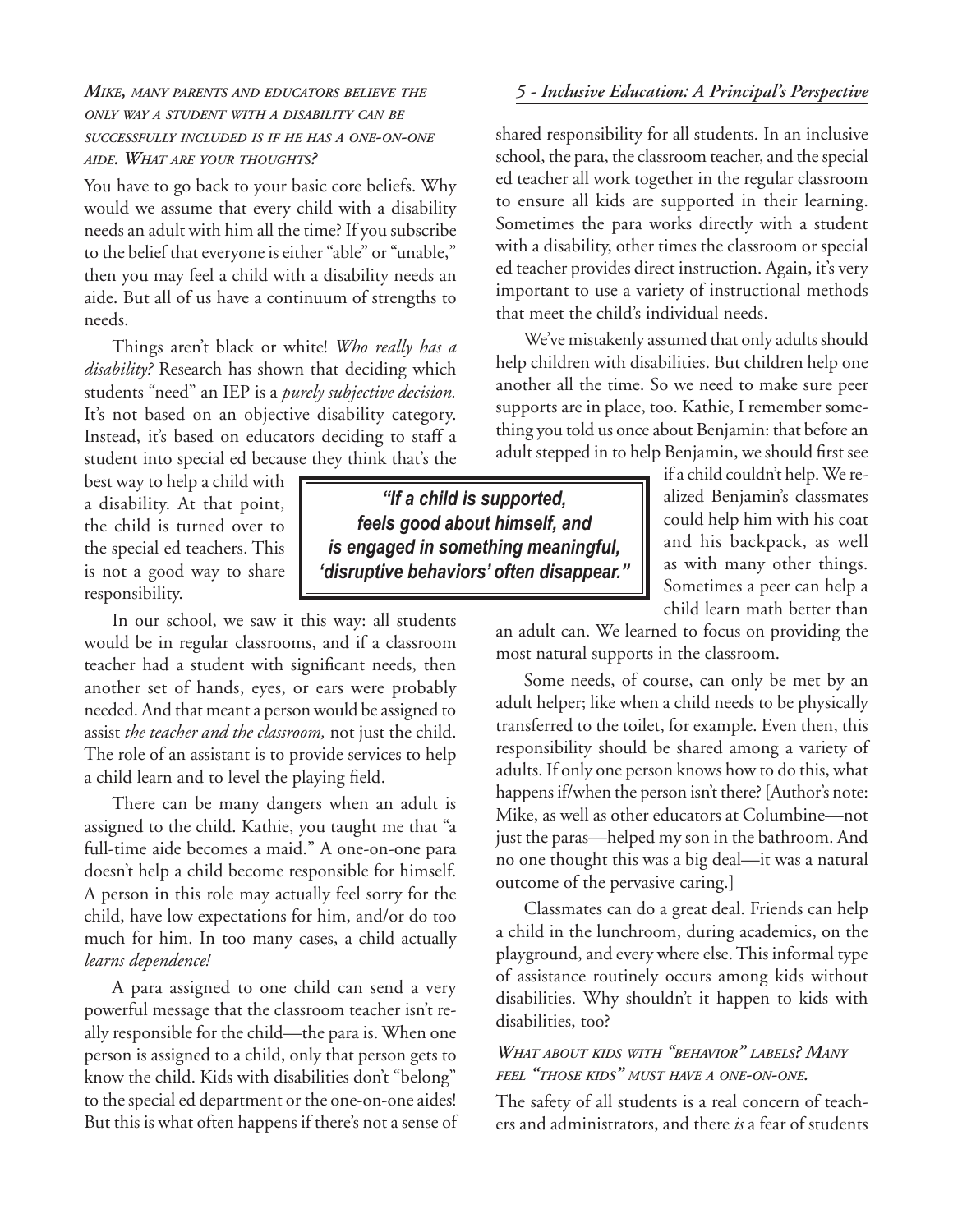### *6 - Inclusive Education: A Principal's Perspective*

who are considered "disruptive." But, again, pervasive caring is what's needed. We looked at what *caused* a child's behavior to escalate, then we worked on *preventing* that by creating an atmosphere in which the child was supported. And that support comes from teachers and other students, in a variety of ways, to meet the child's needs. For example, some children need to be able to physically move around when they're learning, so teachers allowed that. Whether or not a child is "disruptive" is often subjective, and it's tied to the classroom environment, the teacher's style, and more. Our teachers used very creative methods of helping children, and sometimes that meant modifying the environment to meet a child's needs. If a child is supported, feels good about himself, and is engaged in something meaningful, "disruptive behaviors" often disappear.

# *Let's talk about funding for <sup>a</sup> moment. Many educators say they can't "do inclusion" because it costs too much. What about that, Mike?*

Columbine was the only elementary school in our district that was inclusive, yet we didn't have any more money than the other schools. Colorado is in the middle of the pack when it comes to funding—in the neighborhood of \$5,500 per student. It was important to use our resources wisely. Special ed rooms are staffed at a really high level: a 5 to 1 student/teacher ratio. We didn't have anything like that, so that saved a great deal of money.

In addition, we were very careful about not hiring a para unless it was absolutely necessary. And when we *did* hire a para, that person worked in three or four different classrooms. For example, one child needed behavior support during recess, so "Kay" was on the playground at that time. Another student needed support during the literacy block and another needed help with math. Through careful planning and scheduling, Kay could help all these students with their unique needs in inclusive settings. Thoughtful planning and a wise use of resources were very important.

Also, the atmosphere of pervasive caring included the belief that children with disabilities can reach higher levels of achievement. This flies in the face of the notion that kids with disabilities are limited in their learning because of "lower-intellectual functioning" or physical limitations or whatever. In other words, we didn't put limits on kids' potential. We set high expectations and then did everything we could to help children meet them. To ensure higher levels of achievement, we needed to create a whole menu of instructional strategies. So we used staff development funds to help teachers learn different strategies to meet children's learning styles.

At Columbine, we saw it this way: what society calls a "disability" often simply represents differences—sometimes extreme differences—in learning styles. We know that everyone has different ways of learning, and the belief that *every child is a lifelong learner* permeated the culture at our school.

When an administrator believes the school is responsible for helping every child learn in the regular environment, and when an administrator equips all teachers with the tools they need to do this, the payoff is more "real learning" and less remediation. Part of the inclusion model at Columbine involved the staff—with the help of parents—working hard to predict which children might have difficulty learning, and then coming up with strategies to help kids learn right from the start. If you identify and meet a child's learning needs from the beginning, you spend less time on remedial instruction. Being thoughtful about instructional practices, having the willingness to try new things, and embracing the "whatever it takes" philosophy ensures more real learning and less remediation.

# *Another barrier is the belief that educators can't do inclusion until the staff is "ready." How can an administrator address this issue?*

Before we moved toward inclusion, we spent a lot of time on a "Best Hopes/Worst Fears" exercise. We talked about the best things that could happen if we became an inclusive school, and then we shared our worst fears. We listed all these on chart paper, taped them to the walls in the teachers' lounge, and left them there for two weeks. This gave us time to think about things.

After the two weeks, we talked about what we needed to do to make sure the Worst Fears wouldn't happen and the Best Hopes would! It's always helpful when administrators give teachers the opportunity and the freedom to express their feelings—you can't